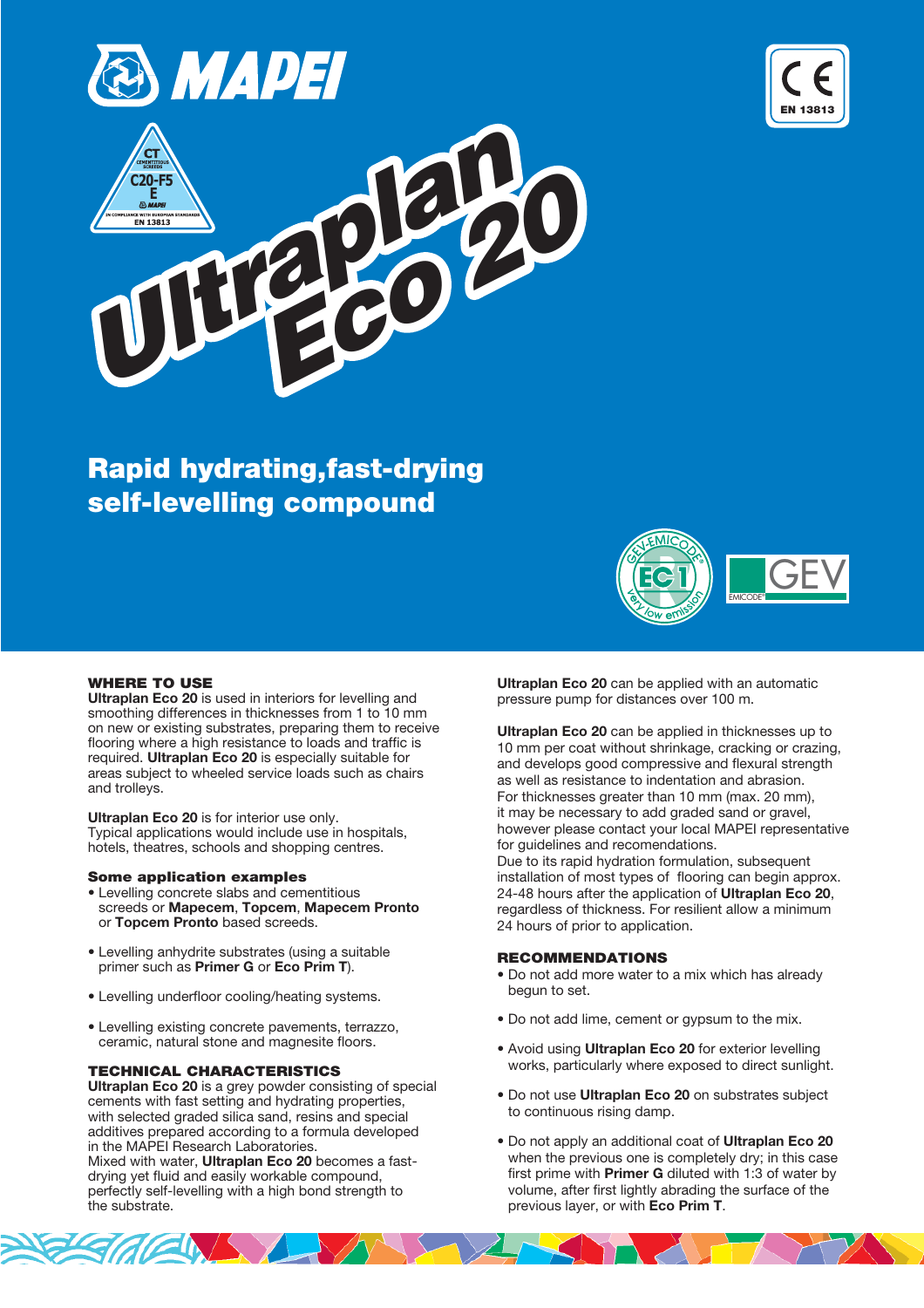

# TECHNICAL DATA (typical values)

| <b>PRODUCT IDENTITY</b>                                                                                                     |                                                                                                                                                                           |
|-----------------------------------------------------------------------------------------------------------------------------|---------------------------------------------------------------------------------------------------------------------------------------------------------------------------|
| <b>Consistency:</b>                                                                                                         | fine powder                                                                                                                                                               |
| <b>Colour:</b>                                                                                                              | grey                                                                                                                                                                      |
| Density (kg/m <sup>3</sup> ):                                                                                               | 1300                                                                                                                                                                      |
| Dry solids content (%):                                                                                                     | 100                                                                                                                                                                       |
| Storage:                                                                                                                    | 12 months in a dry place in original packing                                                                                                                              |
| Hazard classification according to EC 1999/45:                                                                              | irritant.<br>Before using refer to the "Safety instructions for<br>the preparation and application" paragraph and the<br>information on the packing and Safety Data Sheet |
| <b>EMICODE:</b>                                                                                                             | EC1 R - very low emission                                                                                                                                                 |
| <b>Customs class:</b>                                                                                                       | 3824 50 90                                                                                                                                                                |
| APPLICATION DATA (at +23°C - 50% R.H.)                                                                                      |                                                                                                                                                                           |
| <b>Mixing ratio:</b>                                                                                                        | 24-25 parts water per 100 parts by weight<br>of Ultraplan Eco 20                                                                                                          |
| Thickness per coat:                                                                                                         | from 1 to 10 mm                                                                                                                                                           |
| Self-levelling:                                                                                                             | yes                                                                                                                                                                       |
| Density of the mix (kg/m <sup>3</sup> ):                                                                                    | 2000                                                                                                                                                                      |
| pH of mix:                                                                                                                  | approx. 12                                                                                                                                                                |
| <b>Application temperature range:</b>                                                                                       | from $+5^{\circ}$ C to $+40^{\circ}$ C                                                                                                                                    |
| Pot life:                                                                                                                   | 20-30 minutes                                                                                                                                                             |
| <b>Setting time:</b>                                                                                                        | 45-60 minutes                                                                                                                                                             |
| Set to light foot traffic:                                                                                                  | 3-4 hours                                                                                                                                                                 |
| Waiting time before subsequent bonding:                                                                                     | 24-48 hours                                                                                                                                                               |
| <b>FINAL PERFORMANCES</b>                                                                                                   |                                                                                                                                                                           |
| Compressive strength (N/mm <sup>2</sup> ):<br>- after 28 days:                                                              | > 20.0                                                                                                                                                                    |
| Flexural strength (N/mm <sup>2</sup> ):<br>- after 28 days:                                                                 | > 5.0                                                                                                                                                                     |
| <b>Resistance to abrasion</b><br>TABER Abrasimer (Abrading wheel H22 - 500 g -<br>200 revolutions) (g):<br>- after 28 days: | 3.5                                                                                                                                                                       |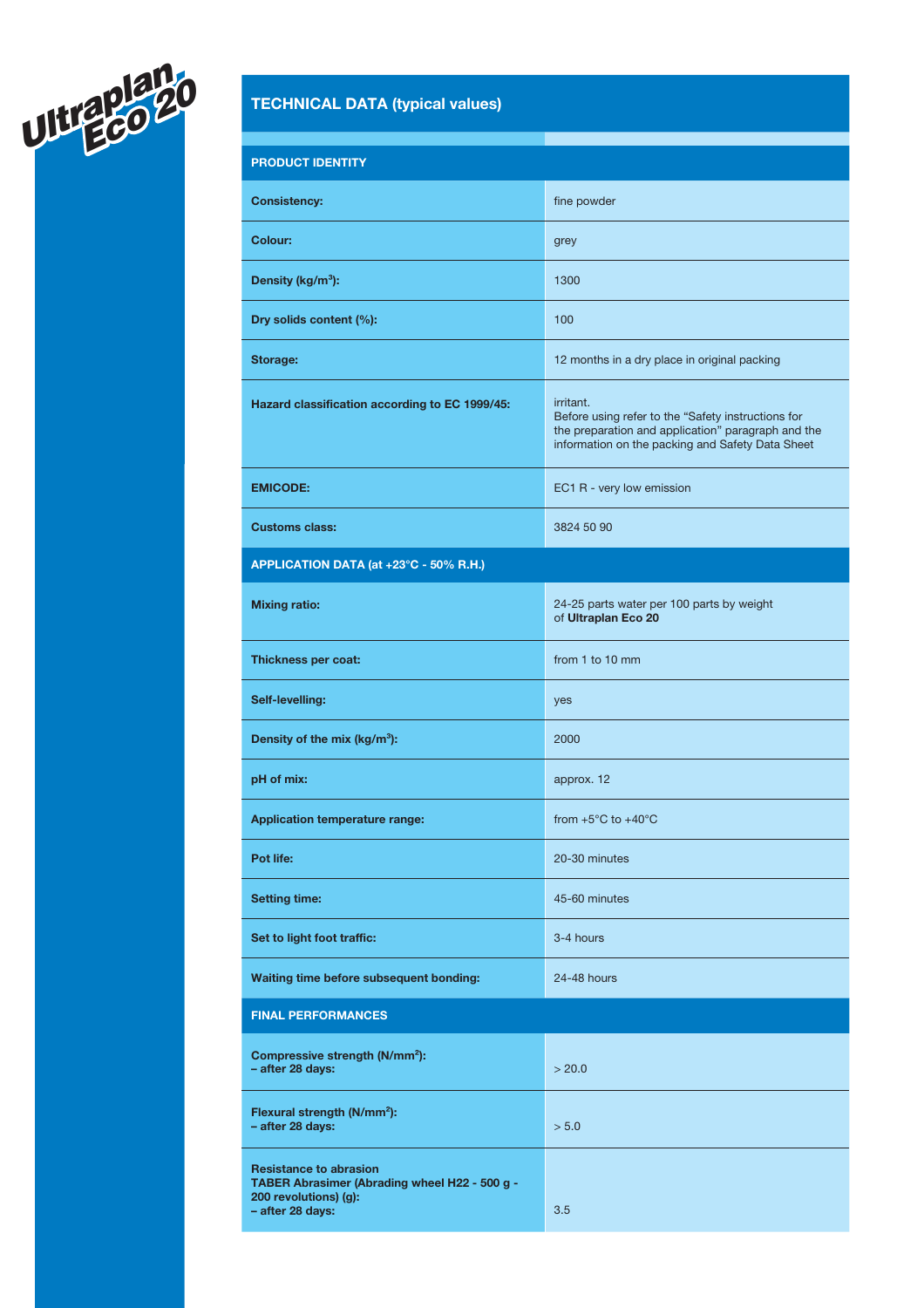- Do not use Ultraplan Eco 20 on metal surfaces.
- Do not use Ultraplan Eco 20 when the temperature is below +5°C.

#### APPLICATION PROCEDURE Preparing the substrate

The substrates must be sound, dry, free of dust, loose particles, wax, oils, rust, curing compounds and traces of paint and gypsum.

Any laitance or weak layers from cement based surfaces must be removed or where possible, the surface consolidated with Prosfas or Eco Prim PU 1K.

Cracks must be first repaired with Eporip.

Dusty or very porous concrete surfaces must be cleaned then treated with a coat of Primer G (1 part Primer G with 3 parts of water) or Eco Prim T.

If applying onto ceramic or natural stones, apply a coat of Mapeprim SP or Eco Prim T after the surface has been thoroughly cleaned and/or mechanically abraded. Level with Ultraplan Eco 20 before Mapeprim SP has dried completely (while indents are still possible to make).

### Preparing the mix

Slowly pour a 23 kg bag of Ultraplan Eco 20 into a rust-free bucket containing 5.5-5.75 litres of clean water and mix with a low speed electric mixer fitted with a suitable mixing paddle to obtain an homogeneous, self-levelling lump free mix.

Larger quantities of Ultraplan Eco 20 can be prepared in mortar mixers. After allowing to settle for 2-3 minutes, the mix should be re-stirred and is then ready for use.

The quantity of Ultraplan Eco 20 mixed must be used within 20-30 minutes (at a temperature of +23°C).

#### Applying the mix

Apply Ultraplan Eco 20 in a single layer of 1 to 10 mm thick with a large metal trowel or a squeegee, keeping the trowel slightly inclined to obtain the desired thickness.

Ultraplan Eco 20 can also be applied with an automatic pressure pump.

Due to its excellent self-levelling characteristic, Ultraplan Eco 20 immediately eliminates small imperfections (trowel marks, etc.).

If a second layer of Ultraplan Eco 20 is required, it is recommended to apply it as soon as the first one is set to light foot traffic (approx. 3 hours at +23°C. Otherwise if the previous layer is completely dry, prime with Primer G diluted with 1:3 with water after first lightly abrading the surface of the previous layer or Eco Prim T.

The levelling layer of Ultraplan Eco 20 will be ready to receive ceramic, natural stone (non-sensitive) fixed with adhesives after 12 hours at +23°C and resilient flooring, carpet, after 24 hours at +23°C (time can vary depending on the thickness of the levelling, the room temperature and humidity).

#### Cleaning

Prior to setting, Ultraplan Eco 20 can be cleaned and removed from tools and hands with water.

#### CONSUMPTION

1.6 kg/m<sup>2</sup> per mm of thickness.

#### PACKAGING

Ultraplan Eco 20 is available in 23 kg bags.

#### **STORAGE**

When stored in dry conditions in the original, unopened bags, Ultraplan Eco 20 has a shelf life of at least 12 months. If stored at high temperature and or high humidity conditions the shelf life may be reduced. The product complies with the conditions of Annex XVII to Regulation (EC) N° 1907/2006 (REACH), item 47.

#### SAFETY INSTRUCTIONS FOR THE PREPARATION AND APPLICATION Ultraplan Eco 20 contains cement that.

when in contact with sweat or other bodily fluids, produces an irritant alkaline reaction and allergic reactions in those predisposed. Wear protective clothing, gloves and eye/face protection.

For further and complete information about a safety use of our product please refer to our latest version of the Material Safety Data Sheet.

#### PRODUCT FOR PROFESSIONAL USE.

#### WARNING

Although the technical details and recommendations contained in this product report correspond to the best of our knowledge and experience, all the above information must, in every case, be taken as merely indicative and subject to confirmation after long-term practical applications: for this reason, anyone who intends to use the product must ensure beforehand that it is suitable for the envisaged application: in every case, the user alone is fully responsible for any consequences deriving from the use of the product.

#### Please refer to the current version of the Technical Data Sheet, available from our web site www.mapei.com



This symbol is used to identify Mapei products<br>which give off a low level of volatile organic<br>compounds (VOC) as certified by GEV (Gemein-<br>schaft Emissionskontrollierte Verlegewerkstoffe,<br>Klebstoffe und Bauprodukte e.V.), organisation for controlling the level of emissions from products used for floors.



Our Commitment To The Environment More than 150 MAPEI products assist Project Designers and Contractors create innovative LEED The Leadership in Energy and Environmental<br>Design) certified projects, in<br>NOVATION compliance with the U.S. Green<br>Building Council. INNOVATION

All relevant references for the product are available upon request and from www.mapei.com